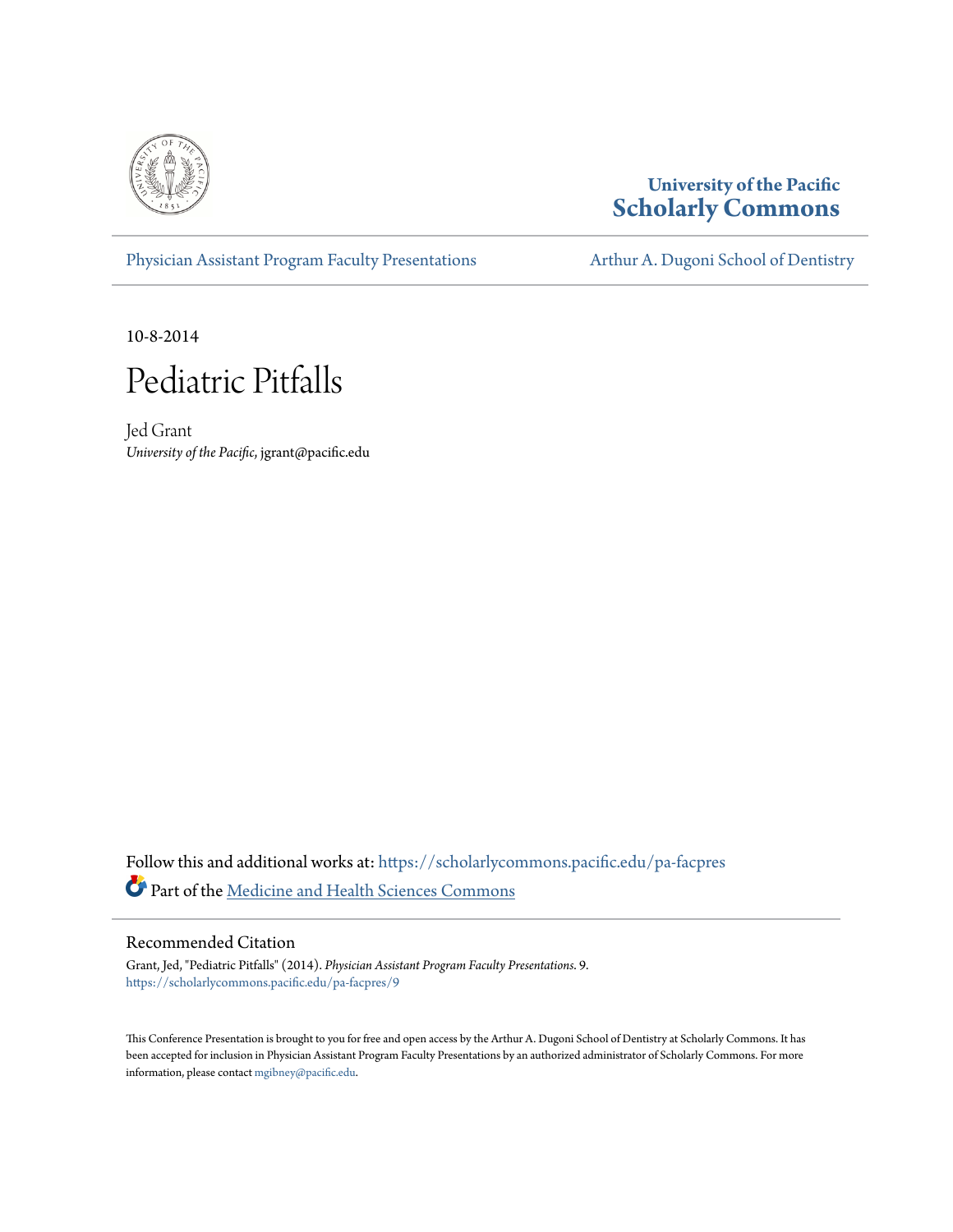### **Pediatric Pitfalls**

Jed Grant, PA-C Program Director, SJVC PA Program Staff PA, AMCH Emergency Department

### **Objectives**

- Recognize subtle presentations of potentially serious pediatric conditions
- **Identify when referral to the** emergency department or subspecialty care is appropriate.

#### **Not just miniature adults Large surface area to weight ratio**  Significant differences in airway **Physical exam differences** – Traditional auscultation and palpation are less effective – Vital signs may be insensitive Skin color, temp, and cap refill better tools – Behavioral cues very important

Quality of cry, reaction to parent, talking, smiling

### **Who makes you nervous?**

- Neonates (28 days or less) – Someone is trying to kill me
- Infants  $(29-60 \text{ days})$ – Like walking through a mine field
- Toddlers (2-24 months) – Dodging grenades
- Children
	- Generally not drug seeking

# **Neonatal Problems**

**Jaundice** 

- Multiple causes- based on age at onset
- $-1$ <sup>st</sup> 24 hours more serious, send to ED
- 2-3 days old usually physiologic
	- If feeding well, not anemic and bilirubin less than 18- 20mg/dl ok to go home
		- Any problems, admit and bili lights
- After 3rd day of life
	- May be more serious
	- Sepsis, hemolytic anemias, hypothyroidism, breastfeeding
	- Work up directed at possible etio

# **Fever**

- Most common chief complaint of children presenting to the ED
- Must differentiate ill from well
- 100.4 and above
- Age related risk
	- Age < 2mo (60 days) at risk for serious life threatening infections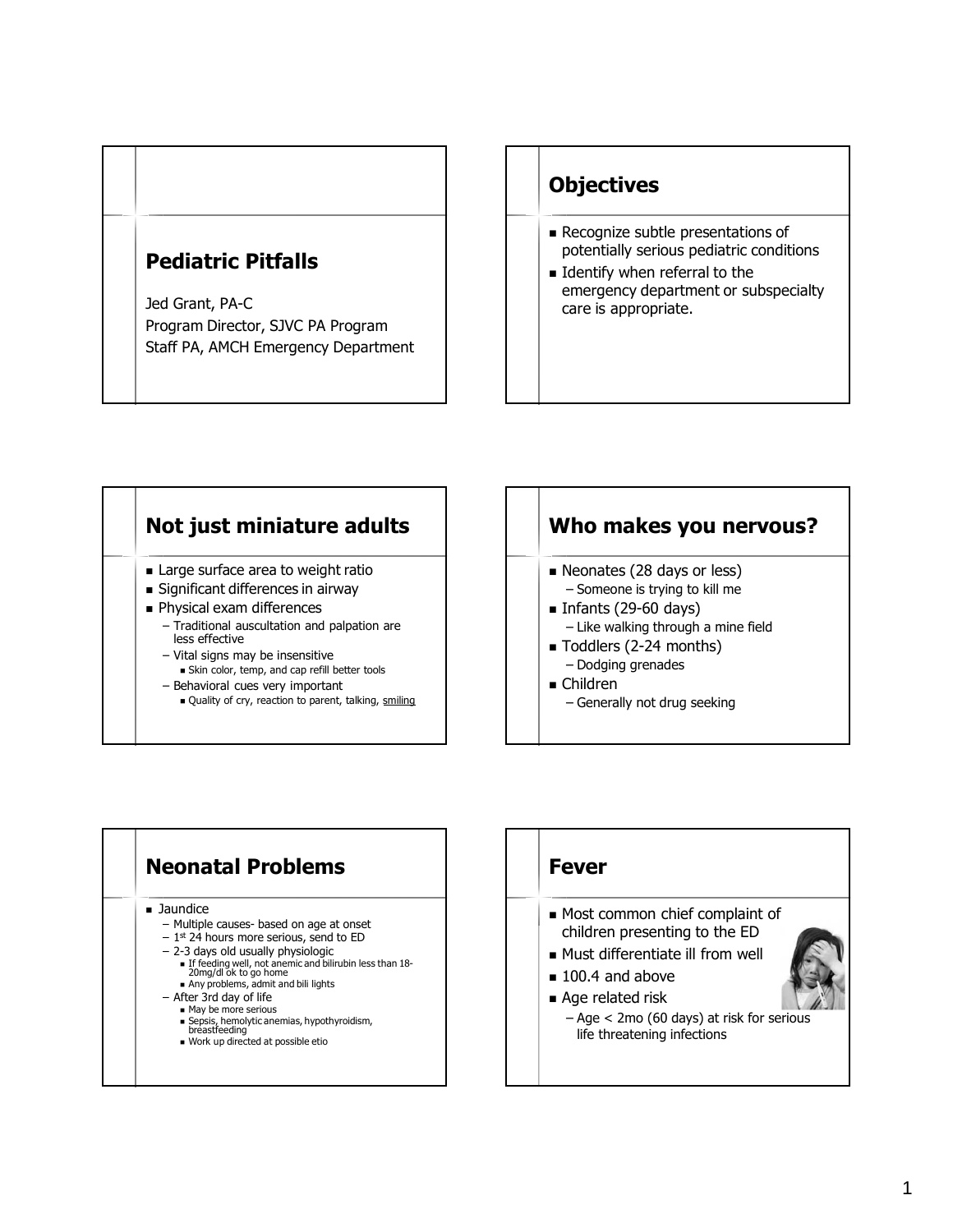





# **Neonatal/infant Problems**

- Pyloric stenosis
	- 2-6 weeks
	- **Projectile vomiting after feeding**
	- Wt loss, irritability **Epigastric mass "olive"** 
		-
	- $\blacksquare$
- Incarcerated hernia and intussusception
	- Most common cause of neonatal surgery
	- Most common after 2 month
	- Irritability, crying, abd distention, vomiting

# **Neonatal/infant Problems**

- **Feeding problems** 
	- Intake pattern not fully established until 1 month
	- Use weight as gauge…gain is good
- **Regurgitation** 
	- No forceful contraction of abdominal muscles
	- Small amount
	- No significance in thriving infant unless resp problems.

### **Neonatal/infant Problems**

- **v** Vomiting
	- At birth- anatomic abnormality
	- Later- infection
	- Look for signs of dehydration and candidiasis
	- Usually require work up and frequently admission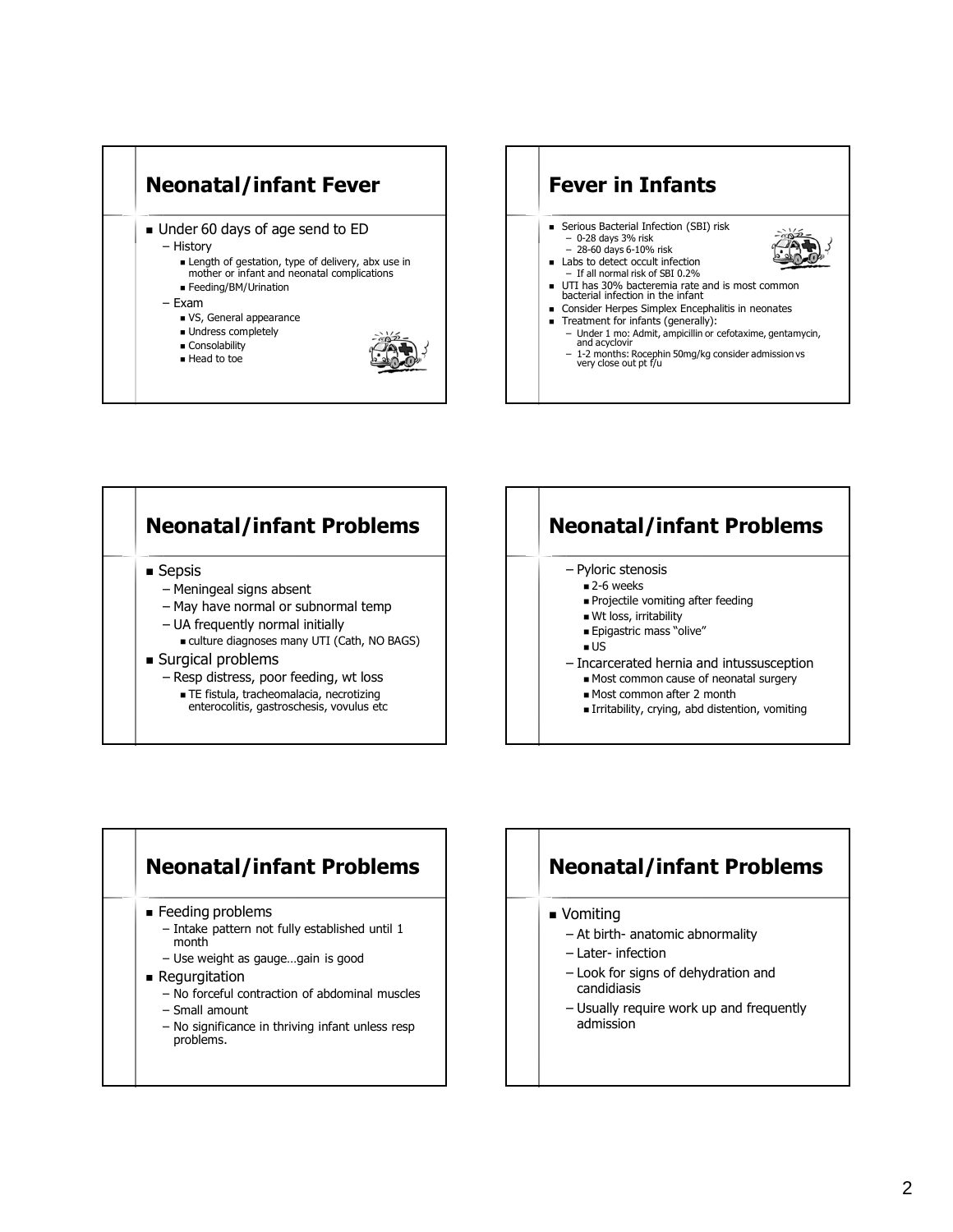



#### **Neonatal/infant Problems Cyanosis** – Methemoglobinemia or congenital heart disease Rapid but not labored breathing: congential heart disease **Labored breathing: pulmonary disease** – Retractions, flaring, grunting, tachypnea **Irregular or shallow breathing: sepsis,** meningitis, cerebral edema, intracranial hemorrhage (shaken baby) In general we admit them all

#### **Fever Age 2-24 months**

- **Exam more reliable**
- Viral illnesses most common causes
- Meningeal signs unreliable
- Inappropriate responses to exam indicate toxicity
- **Petechia indicate serious underlying** infection
	- most frequently correlated with bacteremia





.<br>Kinght Care. 2010;20(1):6-8. Glenningitis and septicaemia. *J Fam Health Care.* 2010;20(1):6-8.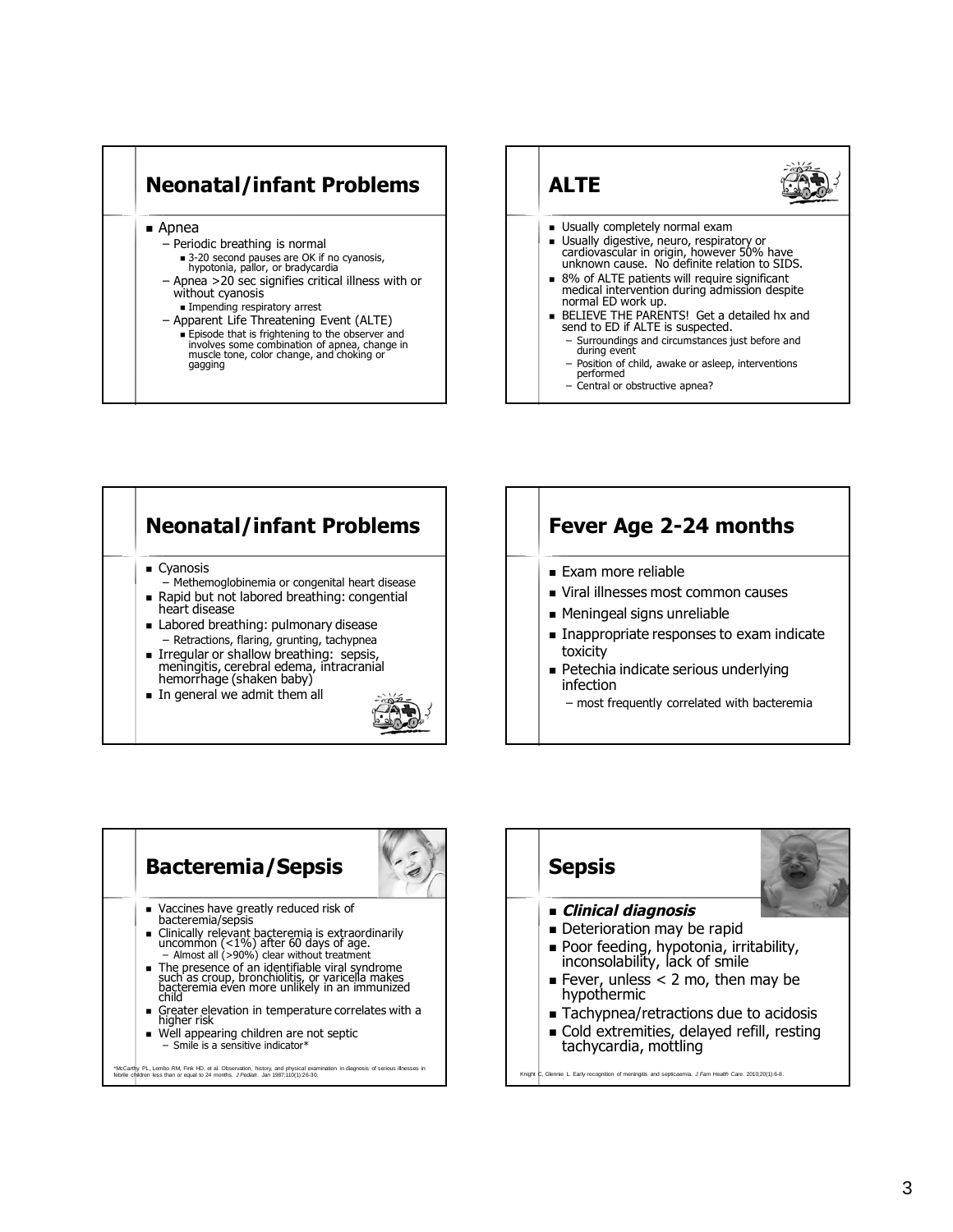#### **Sepsis**

- **Usually a progression from bacteremia**
- **Usually involves encapsulated** organisms
- Risk Factors
	- Impaired splenic function
	- Congential metabolic disease
	- Indwelling foreign body (catheter)
	- Obstruction of drainage of body cavity





#### **Fever age 2-24 months**

- Work up dictated by exam, immunization status, appearance, likely sources of infection
- **Management** 
	- Septic appearance- send to ED
	- Ill and fever >103 consider ceftriaxone, close follow up
	- Well and fever < 103 no abx, close follow up.



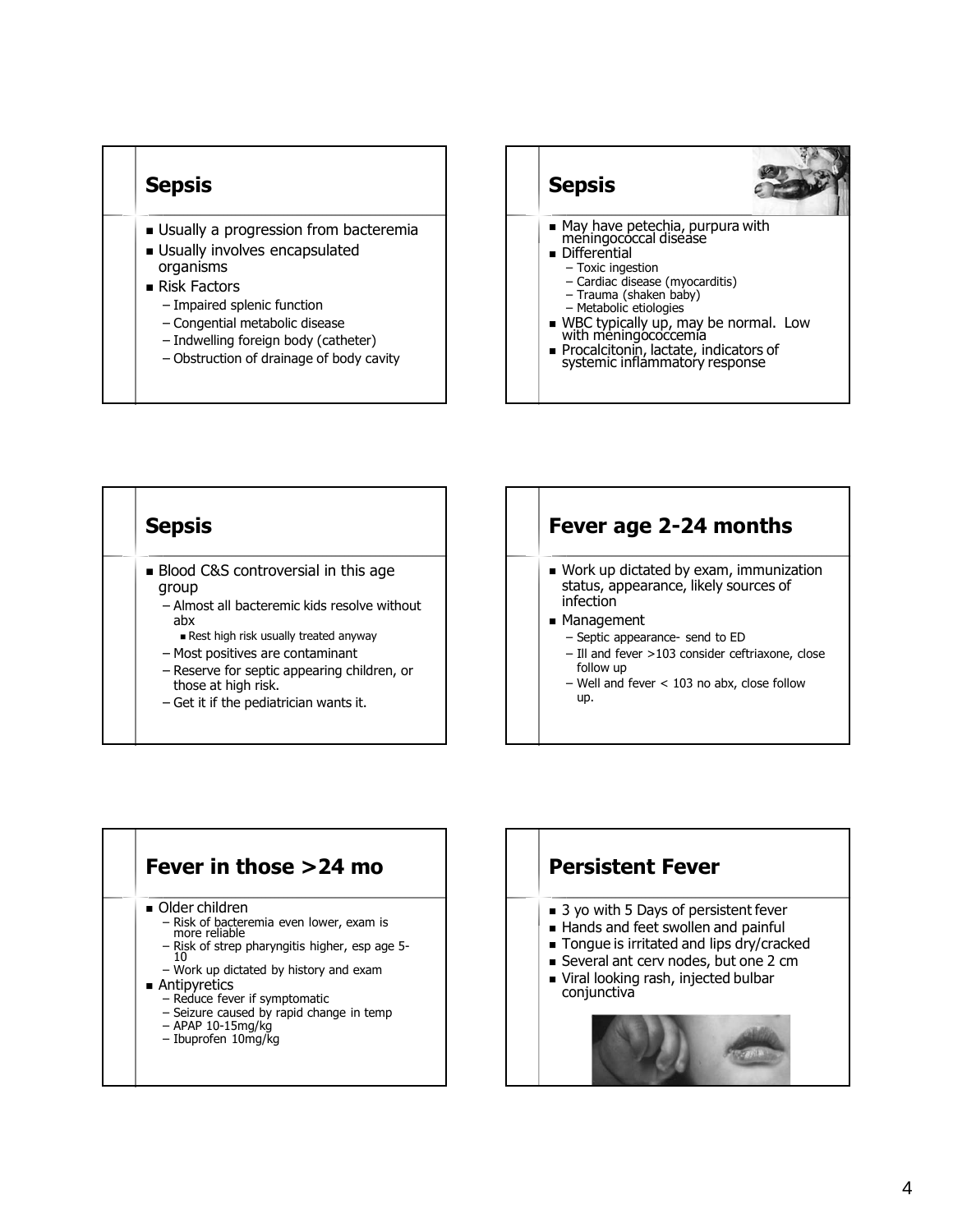





### **Retropharyngeal abscess**

- Where is that?
	- Behind OP, but in front of vertebral lig.
	- Laterally bordered by carotid sheaths
- More common in kids but can be seen in adults
- **Presentation is variable**
- **High mortality from airway** compromise and sepsis

#### **Retropharyngeal abscess**

- Localized symptoms of dysphagia, voice changes, odynophagia, trismus, and neck/jaw pain.
- Fever, chills, and loss of appetite common but not universal
- Stridor, shortness of breath, drooling, cervical lymphadenopathy, and bulging of the pharyngeal wall common.

#### **Retropharyngeal abscess**

- **Lateral radiographs will manifest with** pre-veterbral air/fluid levels or abnormal widening of the prevertebral soft tissue
- normally  $5 7$  mm wide at the level of the second cervical vertebrae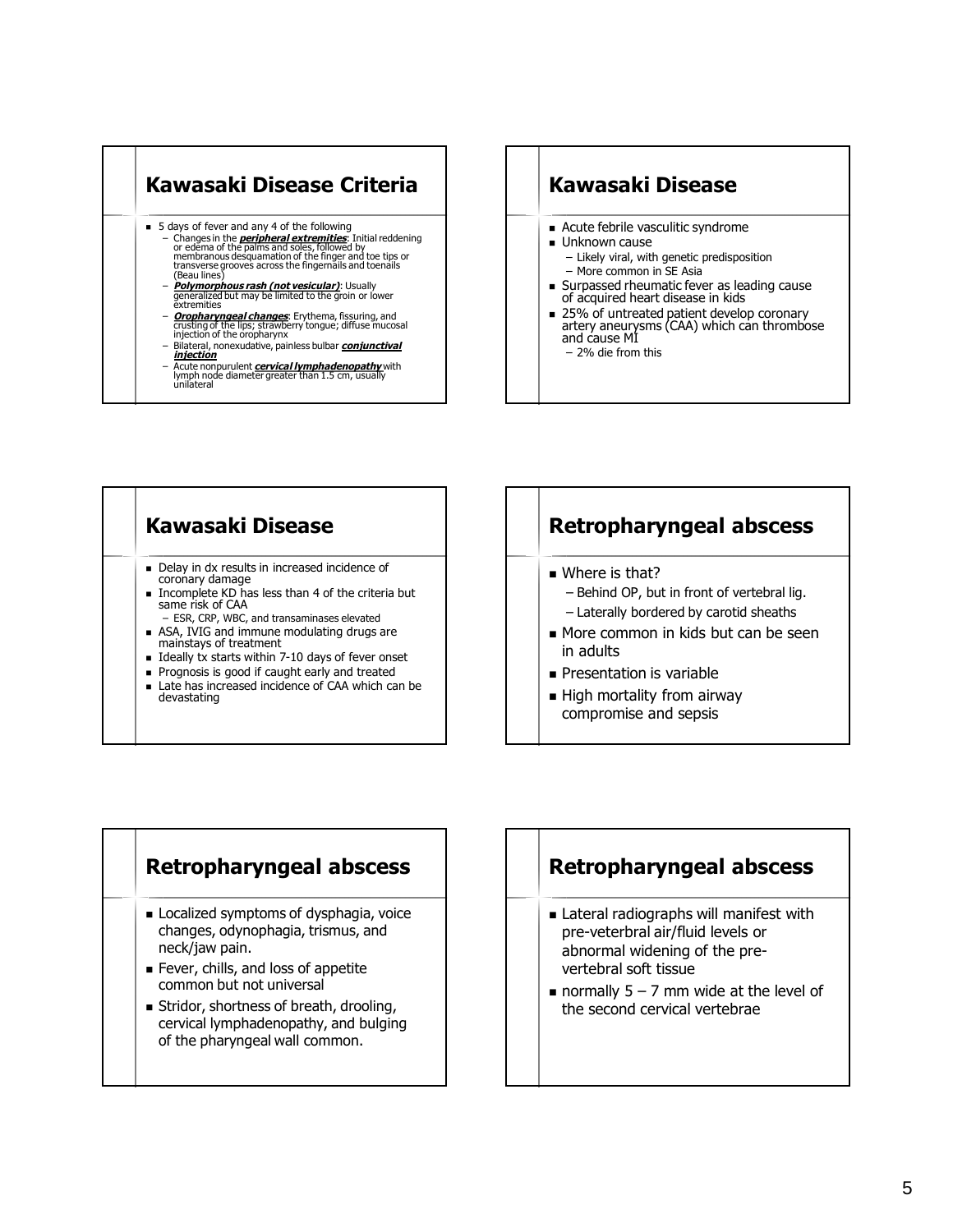







# **Meningitis**

#### **Neonates**

- L. monocytogenes, E. coli, group B strep, herpes
- Children
	- Strep pneumoniae and N. meningitidis
- Meningococcal disease may have a fulminant course progressing to shock and death in hours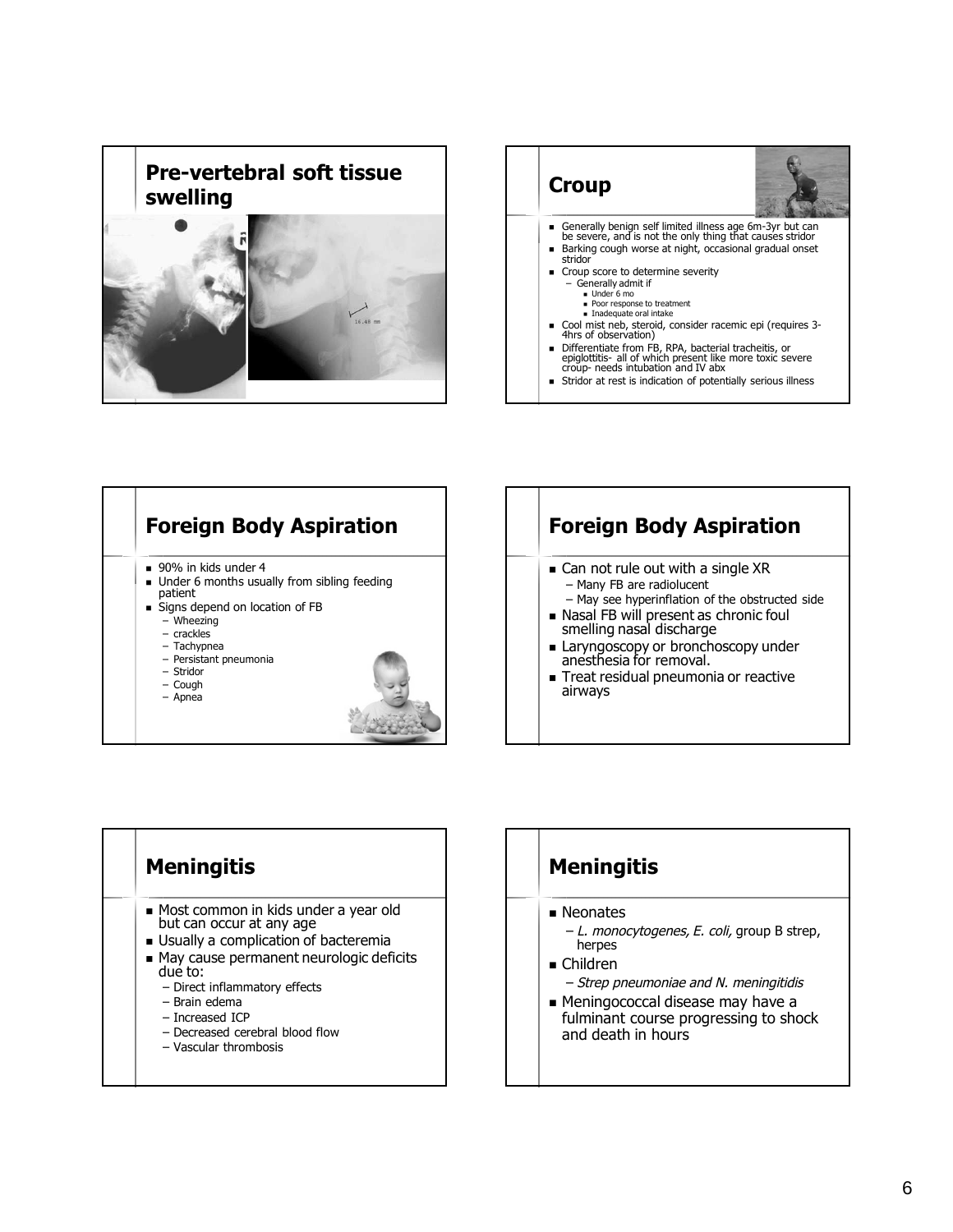

### **Meningitis**

- Generalized seizures occur in 25% of patients
- **Differential diagnosis** 
	- Sepsis
	- Intracranial mass
	- Trauma/abuse
	- Metabolic abnormalities
	- Cardiac or respiratory failure
	- Toxic ingestion



# **Vomiting and Diarrhea**

- Bacterial more common in children who attend day care
	- Campylobacter jejuni, Shigella spp., Salmonella spp., C. difficile, E. coli, etc.
	- Giardia lamblia is common in day care centers and 50% are asymptomatic
- Dysentery occurs with invasion of the mucosa of terminal ilium and colon.

# **Vomiting and Diarrhea**

- **Evaluation of the state of hydration is** paramount
	- Physical signs- >2=5%, >3=10% likelihood of dehydration
		- General ill appearance
		- **Exercise Capillary refill longer than 3 sec**
		- Dry mucus membranes ■ Abnormal skin turgor
		-
		- **Absent tears** ■ Weight loss
		- **Abnormal respiratory pattern**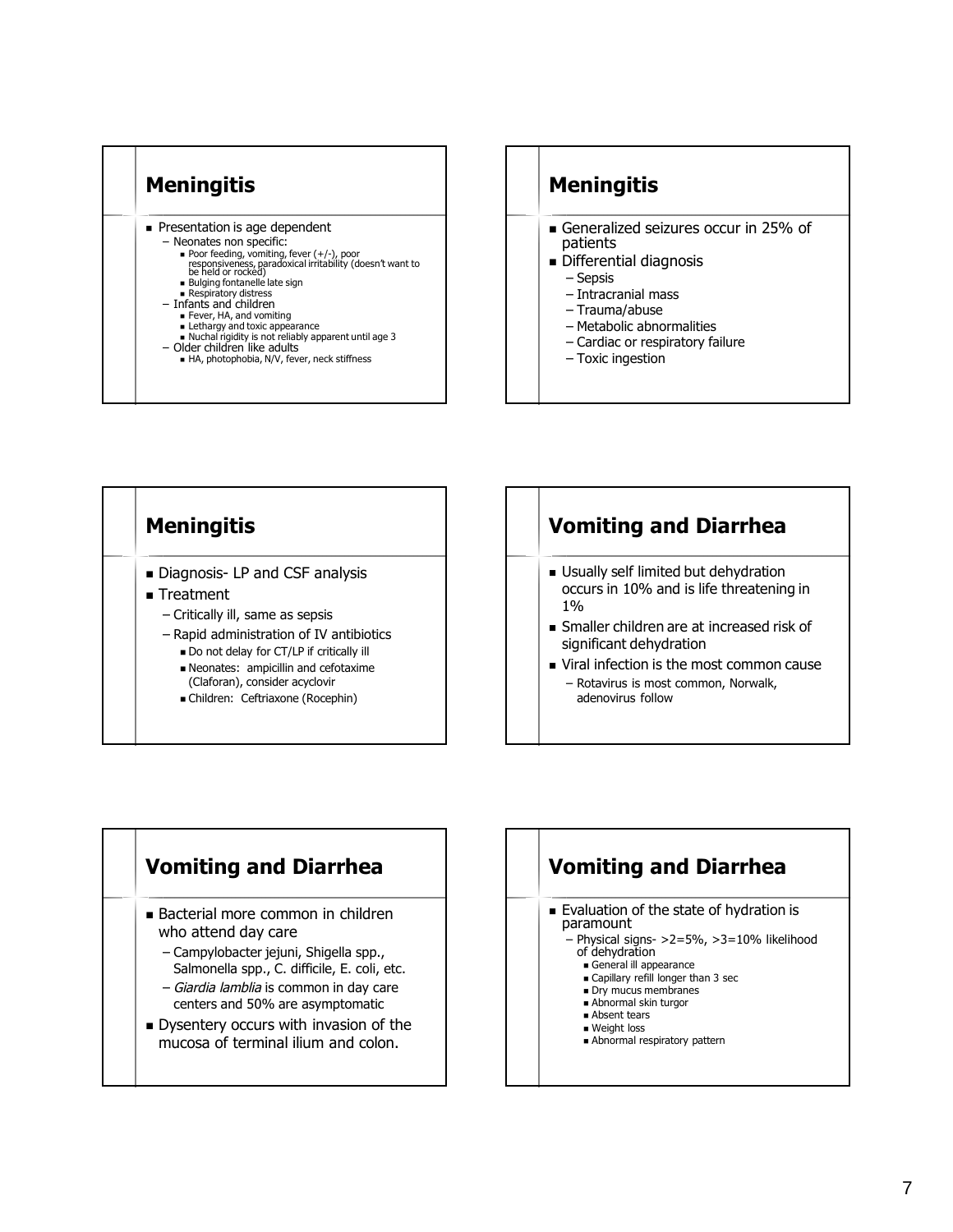# **Vomiting and Diarrhea**

■ Work up

- Bilious vomiting may indicate obstruction
- Moderate (10%) or higher dehydration should consider IV rehydration especially if ongoing loss
	- Requires measurement and possible correction of electrolyte abnormality
	- $\blacksquare$  No real benefit to IV vs oral fluid replacement

#### – Finger stick blood sugar

 Frequently hypoglycemic due to depletion of glycogen stores

### **Vomiting and Diarrhea**

- Treatment
	- Oral re-hydration therapy (ORT) with oral electrolyte solution can be used in almost all patients and is under utilized.
	- Odansetron 0.15mg/kg/dose can be given followed by PO fluid challenge.
	- IVF if clinically indicated. 20mg/kg bolus up to two. – Clear liquid diet for 24 hours
	- No anti-motility agents. No abx until culture is back unless septic appẽarance, then should consider<br>admission
	- Admit if can not tolerate po fluids and/or CO2 <18

#### **Incarcerated hernia**

- Irritability, poor feeding, vomiting, inguinal or scrotal mass
- Need to completely undress the patient
- **Incidence of incarcerated hernia is** highest in first year of life
- **Attempt manual reduction**

### **Intestinal Obstruction**

- **Presents with irritablility, bilious** vomiting, abdominal distention, late loss of bowel sounds
- May be caused by atresia, stenosis, meconium ilieus, malrotation, intussusception, volvulus, incarcerated hernia, imperforate anus, and Hirsprung disease

#### **Intussusception**

- One portion of the gut telescopes into another, usually ilieocecal.
- GI bleeding and edema produce bloody mucoid stools giving the classic "currant jelly stools" with abd pain and vomiting. Less than 1/3 present with all three sx, most have 2.
- 15-20x increased incidence in siblings
- 3mo-6yrs with sudden pain followed by pain free intervals and RUQ sausage shaped mass on exam
- US is imaging of choice
- Air contrast or barium enema is diagnostic and therapeutic

#### – May recur, needs to be admitted

### **Appendicitis**

- **Extremely variable presentation, atypical 50%** cases
	- Under 12 have dx missed 28-57% of time.
- 36% perforation rate at diagnosis
- Perforation common under 1 yr due to late diagnosis
- Fever, low grade, anorexia, pain more than 1d – Jump test, other peritoneal signs
- Frequent recheck and trending over 24-36 hours to diagnose
- **Negative US means nothing**